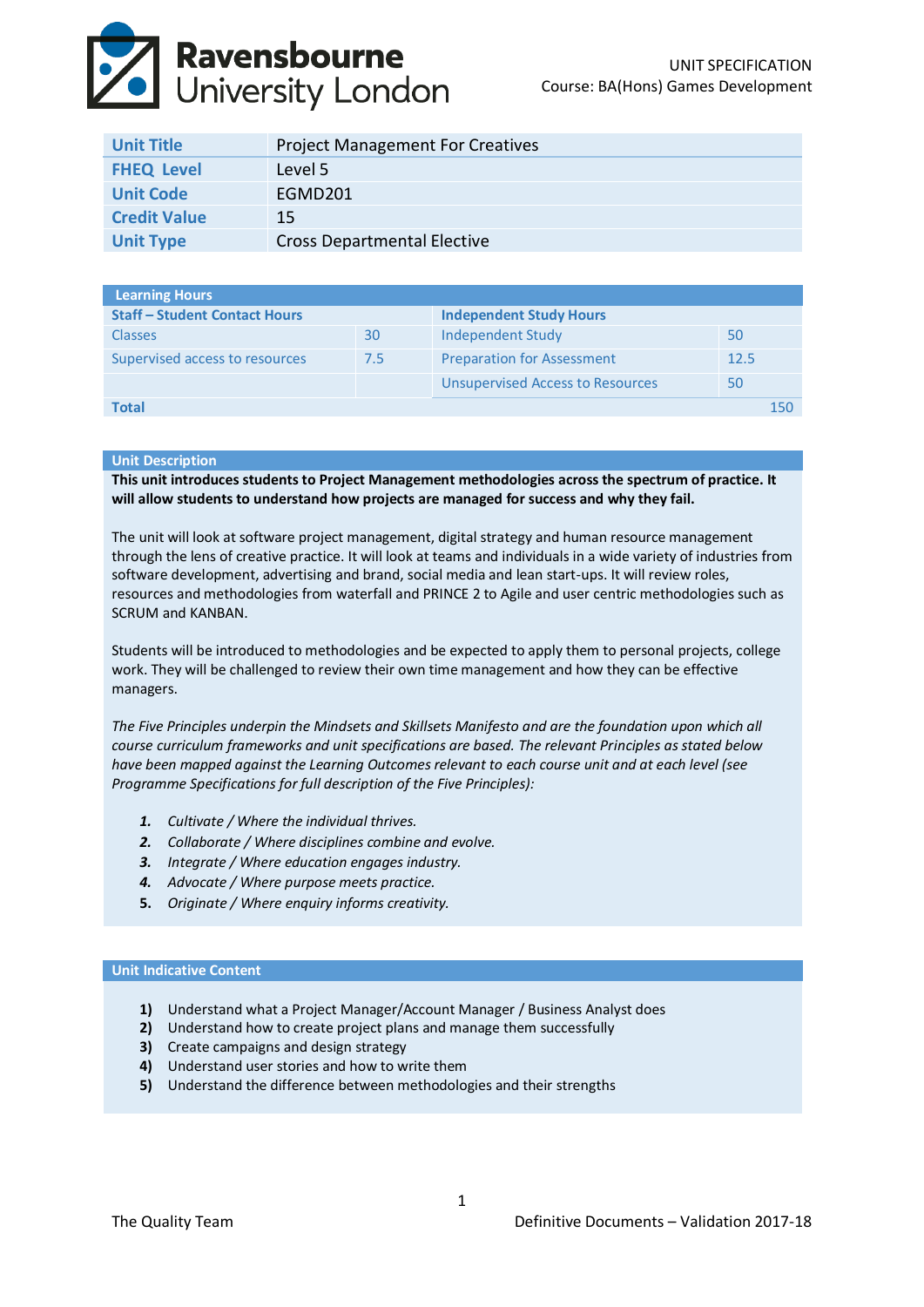## **Unit Aims**

Within the context of the Honours Degree credit framework, the aims of the course are to:

- Encourage students to engage with their own time management and goal setting
- Encourage students to create project management plans, including Gant charts and Product Backlogs
- Introduce students to campaign and resource management
- Build students confidence in their own PM skills

• Promote diversity, inclusivity, ethical, social and environmental awareness and provide opportunities for study and progression to all students.

The curriculum design and units will *"facilitate acquisition of appropriate knowledge and understanding, development of the necessary personal attributes, and application of the skills which equip and prepare students for continuing personal development and professional practice."* (Subject Benchmark Statements, 2017).

**Unit Learning Outcomes (Items in bold are the main focus within each LO for the unit)**

# **LO1 Cultivate**

- Technical Competence
- **Subject Knowledge**
- **Resilience**

Demonstrate capacity for developing discipline specific knowledge and technical competencies, supporting academic & practical self-efficacy and emerging employability abilities.

#### **LO 3 Integrate**

- Communication & Presentation
- Networking
- **Professional Practice**

Demonstrate emerging ability to develop communication and presentation strategies (including narrative & storytelling) in physical, written and oral forms.

Demonstrate emerging capacity to engage with industry interactions, and professional working practices to support practical and theoretical development

#### **LO5 Originate**

- **Research**
- Experimentation
- Ideation

Demonstrate capacity for emerging enquiry methods to support practical and theoretical development in physical, written and oral forms.

Demonstrate capacity to consider ideas, materials, tests and outcomes that may inform practical and theoretical development in physical, written and oral forms.

#### **Learning and Teaching Methods**

Learning will be developed through: lectures, practical demonstrations, and online courses provided by 3<sup>rd</sup> parties. It will also feature seminars, tutorials, master classes, critical self and peer appraisal and collaborative working.

Where appropriate external guest speakers will further support delivery on the unit. Students will also need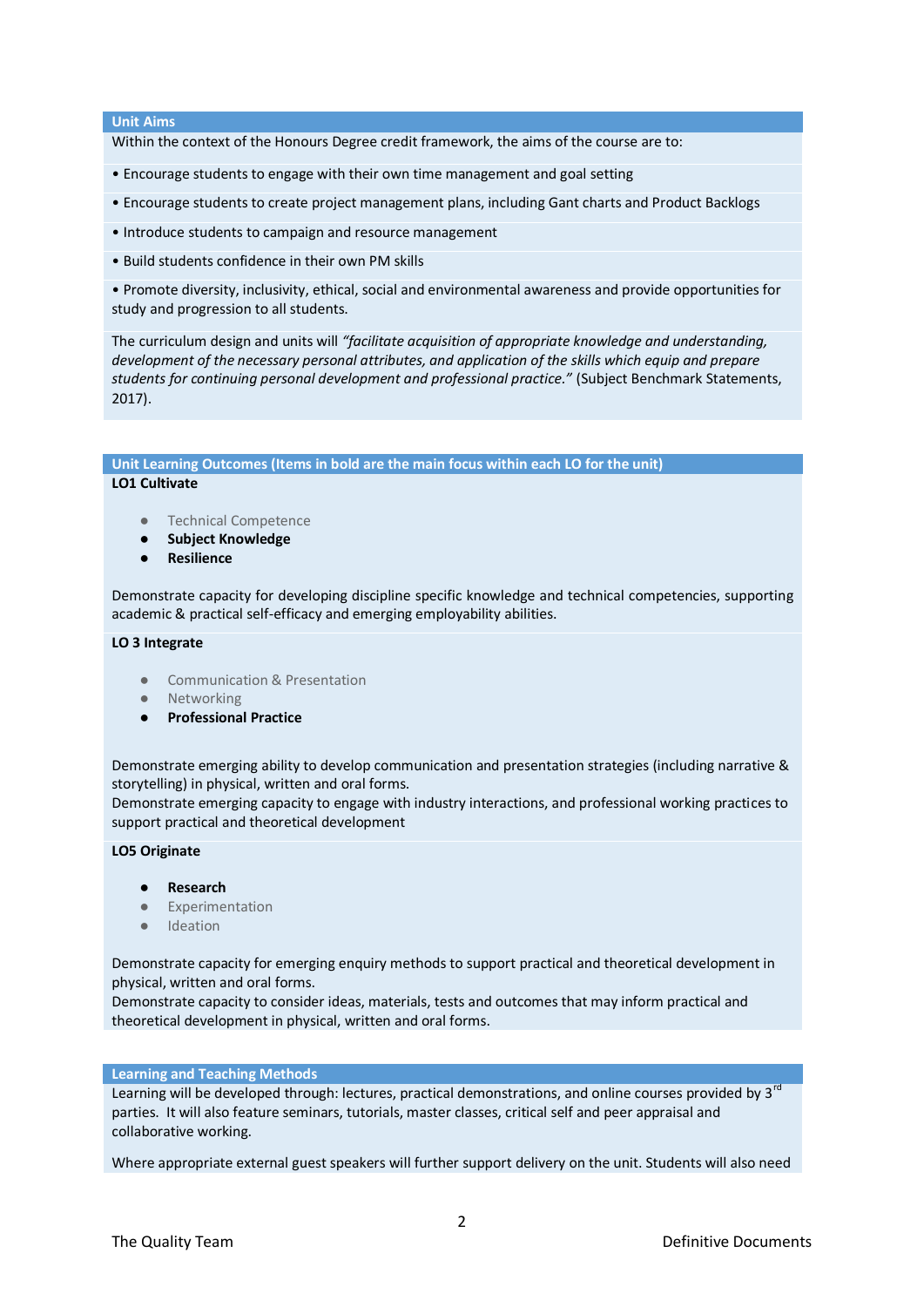to undertake self‐directed independent study to support learning.

The following methods play a significant role in learning and teaching on the course:

- Group projects underpin peer learning and are used to promote transferable skills such as team working and communication.
- Aligned Workshops, Lectures and Seminar sessions support the core teaching delivery.
- Research led projects are used to embed an understanding of research and research methods from the beginning to ensure students develop the skill to explore the contexts and conditions of their practice.
- Reflective journals are used throughout the course to promote the development of autonomous, confident and critically reflective, self‐directed learners.
- Self-evaluative writing is used to enable students to take responsibility for their own learning by identifying needs and prioritising and planning their learning.
- Self-assessment encourages students to take responsibility for monitoring and making judgments about aspects of their own learning.
- Peer assessment is used to promote assessment as part of learning.
- Live projects and student exhibitions and /or pop up events, support an outward facing ethos and encourage students to develop their practice in relevant professional contexts.

#### **Assessment methods and tasks**

*Brief description of assessment methods*

- *Formative Assessment: You will be given the opportunity for formative feedback/feedforward. This will be given midway through the unit or at an appropriate time.*
- *Summative assessment: Is the completion of the main unit tasks typically a finished outcome together with associated research and reflective elements and the completion of a digital workbook and accompanying treatments or presentations.*
- *Presentations to peers are usually within a small group environment where at least two tutors are present.*
- *Playable builds should be self-contained and not the editor project files unless stated by the brief*
- In some cases digital files will be required to assess technical skill.
- *Students will be notified of their grades within 3 weeks of the hand in date and feedback is usually via an audio file in which at least two tutors contribute to feedback and feedforward.*

| <b>Assessment tasks</b>                       | <b>Weighting (%)</b> (one grade or multi-grade unit) |
|-----------------------------------------------|------------------------------------------------------|
| <b>Pitch Presentation and Reflective Blog</b> | 100%                                                 |

#### **Indicative Assessment Criteria**

*Assessment criteria are the basis on which the judgment of the adequacy of the work is made. A more detailed assessment criteria will be specified in the brief.* 

**Demonstrate understanding of how and why we plan projects (LO1).**

**Demonstrate the ability to generate project plans and execute them (LO1, LO5)**

**Demonstrate a vocabulary of project management and professional practice (LO1)**

**Demonstrate personal development in planning and executing work (LO3, LO5)**